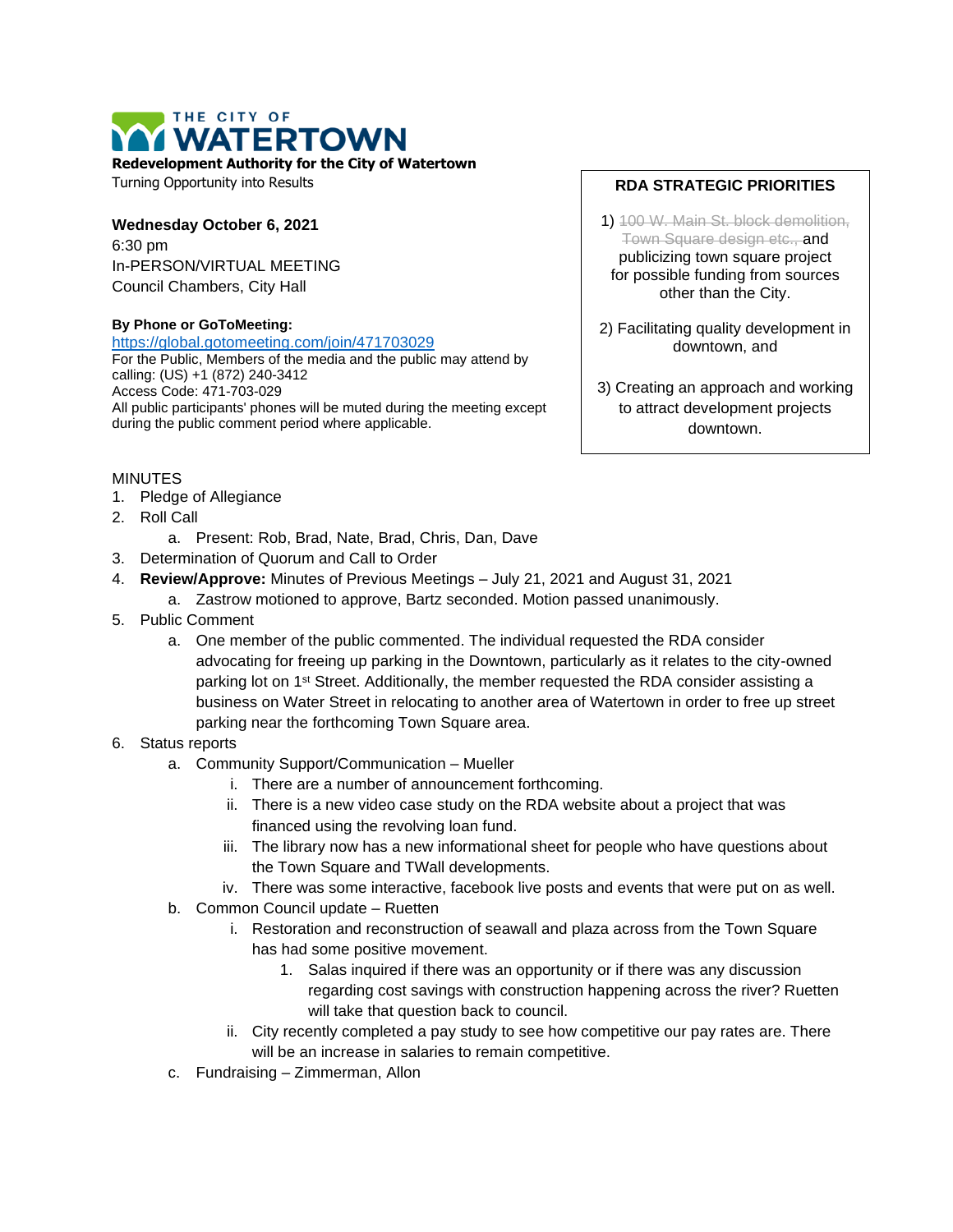- i. There has been a private individual committing to a \$250,000 sponsorship for the River Plaza. Fisher Barton has committed to sponsoring the performance plaza. Another private individual is sponsoring the shade structure and another person is sponsoring a park bench. Rosy Lanes Holsteins has made a contribution as well. There are some other sponsorships that are still in the works.
- ii. Allon will meet with SG to go over all the donation acknowledgements and come up with a tentative design approach to bring back to the RDA.
- iii. **Discuss and potentially take action:** Formation of Historical Interpretive Element Design Task Force
	- 1. There is a donor who desires to have an educational piece talking about the history of Watertown and Main Street. If the person makes the contribution, the RDA should be ready to go with a task force. Donor would financially support the entire cost of the element.
	- 2. Salas motioned to commission a task force to lead the design initiative of this element. Zastrow seconded. Motion passed unanimously.
- d. Executive Director update Allon
	- i. Town Square
		- 1. Permitting Status
			- a. Ch. 30 permitting was tentatively approved pending any comments that come back in the 30-day public notice period. That notice period ends Saturday, October 16.
			- b. Notice of Intent (DNR general permit for stormwater discharge from a construction site was submitted roughly a week ago).
			- c. DNR is using WAM grant funding to perform additional soil characterization on the Town Square site and have hired AECOM independently. They are scheduled for November 18 to be on site (unless something opens up sooner). They'll be sampling twice, once at that date and then again likely in February. A final report is expected in mid-late March.
			- d. Marchant asked what implications there might be if further contamination is found.
			- e. Sigma, the environmental remediation consultant hired by the RDA, finished up a soil management plan for smithgroup for environmentally contaminated soils about a week ago. That plan would account for any issues if further contamination is found.
			- f. SmithGroup, TWall and We Energies met again this afternoon and worked through transformer locations on the square.
			- g. There have been a couple coordination meetings with the Library's architect to make sure everyone is on the same page with how the new curbless water street interfaced with the Library's reconstruction. As the square gets into construction, there will be regular meetings with them to keep them appraised.
		- 2. Construction Management services
			- a. The request for proposals was made public on September 24, deadline for questions was the 5th, and the deadline for receiving proposals is October 14.
				- i. There was interest from four contractors so far. The RFP is posted on the RDA website, QuestCDN and VendorNet.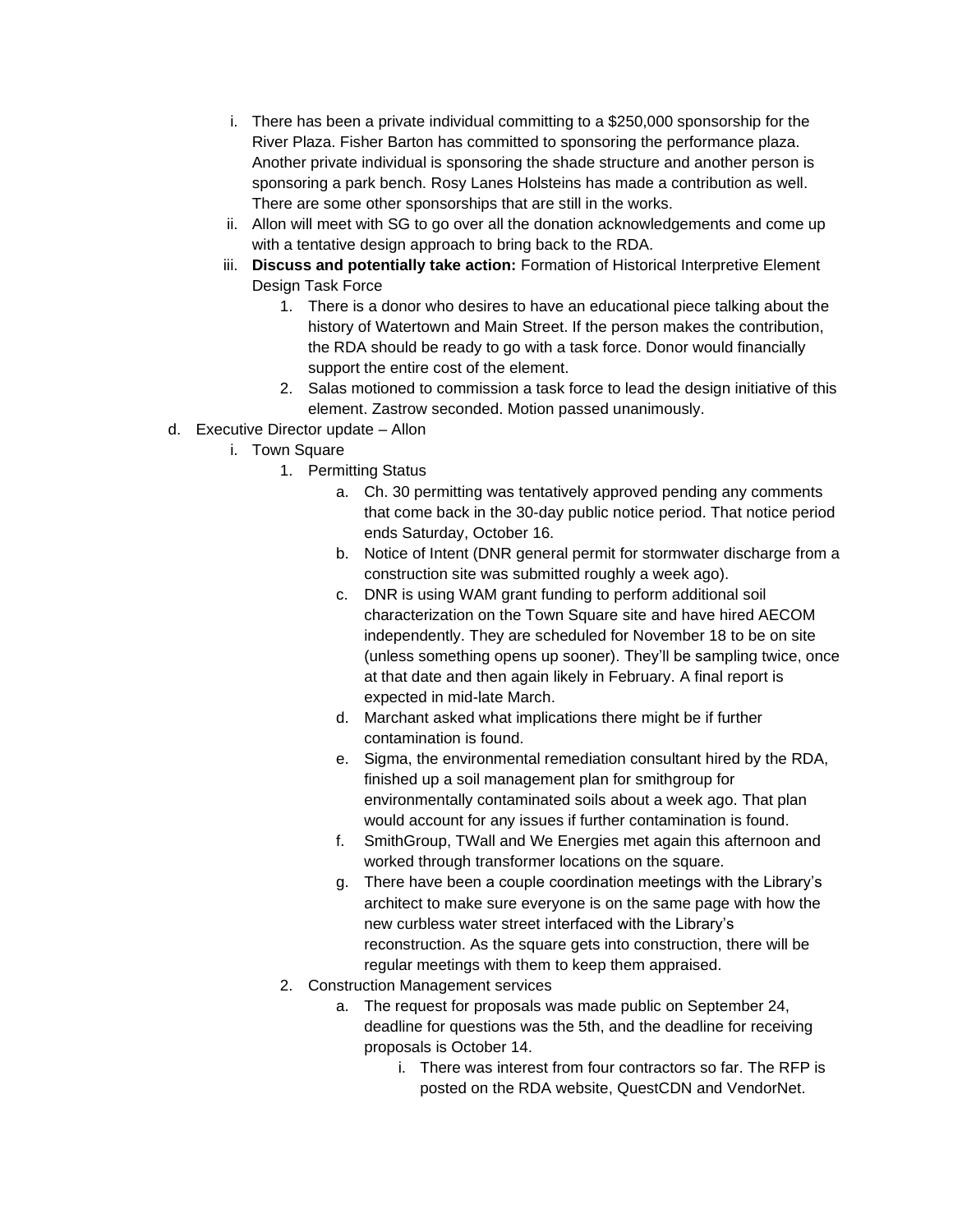- b. In terms of whether or not we should contract out for these services, SG did say there was some overlap since their scope already includes site visits. They said the number of visits can always be adjusted further if conditions warrant. Their thought was that a general contractor would maintain full-time presence on site and would communicate with both the City and SG. Review of issues like change orders, subsitutions and requests for information are included in SGs scope. They pointed out that their review of change orders wouldn't include a 5% markup as CM services might. They also acknowledge that, while one of the benefits of having a CM come in is that they will evaluate construction documents to see if there can be any cost-reductions or value added by making materials or methods substitutions, there would be some costs associated with that with SG having to coordinate with them on those requests. They saw their role, in those instances, as having the RDA's best interest at heart and making sure the RDA gets the Cadillac version of the square and not something less.
- c. The benefits of hiring a CM is that value engineering where the CM comes through to look at where we might be able to save on costs. Additionally, a CM would essentially replace the GC on this project. So the cost outlay would likely be fairly similar. GC's usually have a 10% fee. Under the previous approach, the GC hires subcontractors of their choosing without our input and the proposal they give the RDA may have hidden markups. Under the CM approach, subcontractors are chosen independently of the CM contract, so there are no hidden markups and they can be chosen with additional input.
- d. Marchant mentioned that there doesn't seem to be a reason that we should prematurely shut down the process. We can wait until the proposals come in and then review to see if we should proceed.
- e. Marchant suggested having a small body to evaluate the proposals received.
	- i. Marchant, Ruetten and Kuenze will lead the review process.
	- ii. Salas is recusing himself from any discussion or decision making processes regarding CM proposals.
- 3. DNR grant award
	- a. The total tentative award is a little over \$900,000.
	- b. Any amount over \$250,000 has to get approved by the State's Joint Finance Committee through a 14-day passive review. That would have a review period that ends mid-late November.
	- c. If an objection is raised during that review period, then it has get brought back to JFC for further review. Those can be hard to get back on the schedule and have taken anywhere from 2 – 18 months.
	- d. A challenge with that is that the grant won't retroactively fund construction, so anything the RDA plans to use those funds for has to wait until it's approved.
	- e. If an objection is registered, the RDA can reduce it requested amount to \$250,000 to forgo a JFC review.